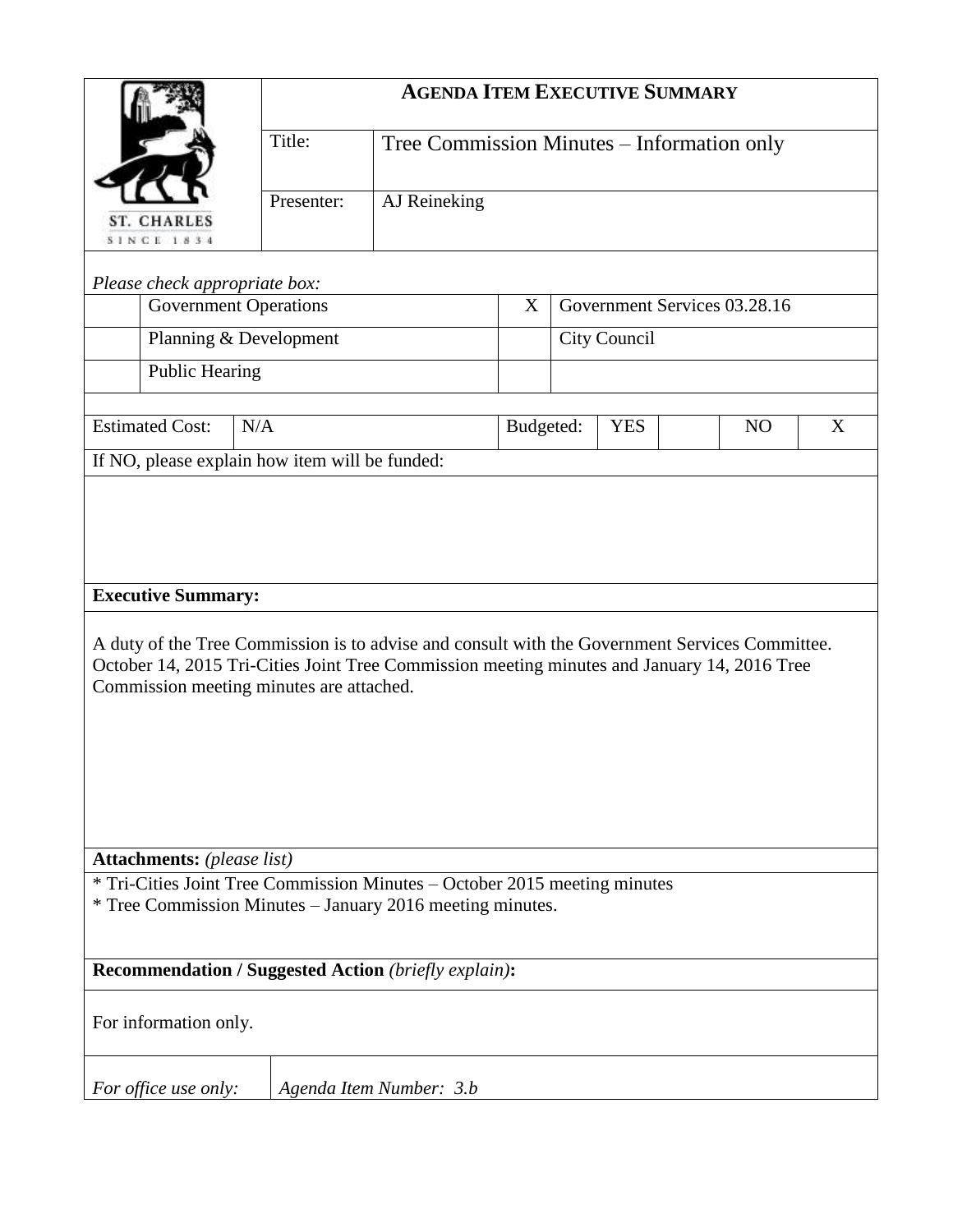## **MINUTES - UNAPPROVED October 14, 2015 Joint Meeting of the Batavia Tree Commission St. Charles Tree Commission Geneva Natural Resources Committee**

PLEASE NOTE: These minutes are not a word-for-ward transcription of the statements made at the meeting, nor intended to be a comprehensive review of all discussions. They are intended to make an official record of the actions taken by the Commission and to include some description of discussion points as understood by the minute-taker. They may not reference some of the individual attendee's comments, nor the complete comments if referenced.

## **1. Meeting Called To Order**

Chairman Scott Haines called the meeting to order at 5:30 p.m. at the Peg Bond Center at the Batavia Riverwalk in Batavia, Illinois.

**Batavia Tree Commission Present:** Chairman Scott Haines; Commissioners Kathy Vranek, Robert Lootens, Kevin Summers, and John Dillon; City Arborist Frank Saupp **Members Absent:** Commissioner Gary Holm

**St. Charles Tree Commission Present:** Chairman Ralph Grathoff; Commissioners Suzi Myers, Jon Duerr, Caroline Wilfong, Ron Ziegler, Valerie Blaine, and Pam Otto **Geneva Natural Resources Committee Present:** Committee Member Tom Dickinson **Others Present:** Isabel Soderlind, City of St. Charles

## **2. Introductions**

## **3. Walking Tour of Batavia Riverwalk**

The group took a walking tour of the Batavia Riverwalk and the current Houston Street streetscape improvement project.

### **4. Informal Discussion on Topics of Mutual Interest**

Tom Dickinson reviewed the role of the Geneva Natural Resources Committee. It was formed about eight years ago to raise funds and provide the city with suggestions regarding tree issues. Geneva lost more than 2,900 trees from the Emerald Ash Borer infestation, but had no funds to replace those trees. Currently, Geneva will share the cost for replacement trees and special focus is given to replacing trees in high traffic areas. A list of 40-60 permitted tree species will help maintain diversity in the future. The group then discussed the shortage of suitable street trees. St. Charles has purchased trees from St. Aubin Nursery in Kirkland with good success.

Haines mentioned he had noticed some die back on hybrid elms that are about 10-15 years old and asked if anyone else had observed this issue. Vranek noted that the trees could be cultured to identify the cause.

Soderlind reported that Graf Tree Care performed an urban tree study for St. Charles and recommended more diversity. As a result of the assessment, trees in the poorest condition were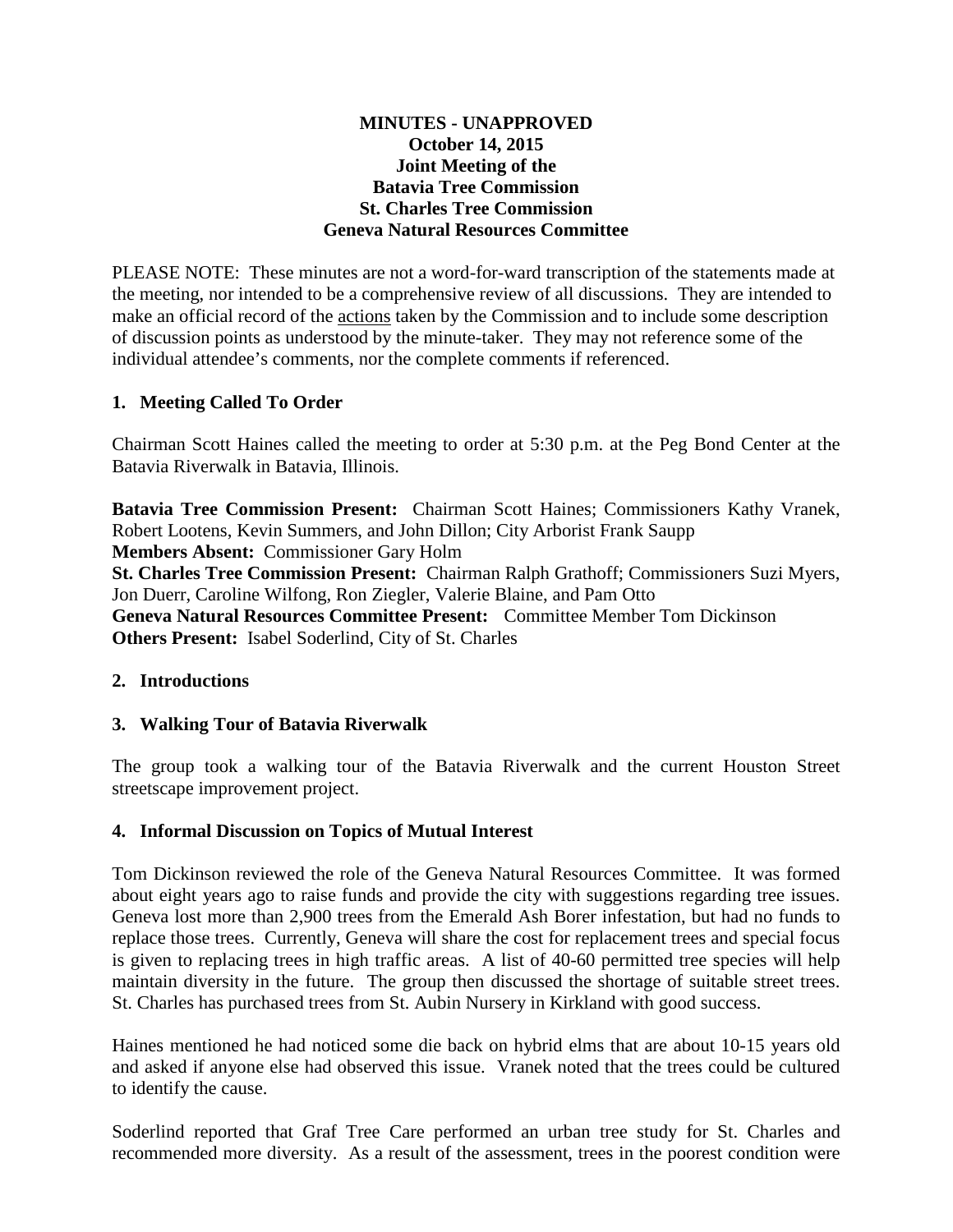City of Batavia Tree Commission – Meeting Minutes October 14, 2015 Page 2

removed. Some St. Charles residents continue to treat their ash trees and are asked to notify the City when doing so. Haines reported that Graf Tree Care had also conducted the first phase of a tree survey for Batavia during 2015. The next phase will be done in 2016 and the survey will be completed in 2017. Haines said with the tremendous loss of ash trees, the percentage of maples is very large so he has limited the number of maples being planted. Myers recommended keeping the survey updated so it remains useful.

Haines told the group that in 2001 the City became responsible for planting parkway trees in new developments. He was pleased that the late Dr. George Ware, a noted tree expert, lived in Batavia and Dr. Ware's small neighborhood was home to at least 14 different species. In Batavia, parkway trees are paid through the building permit fee. Haines asked if anyone could recommend good parkway trees that were being used in their towns. Batavia has been planting hybrid elms, Marmo Freeman Maples, hackberries, locusts, Kentucky Coffeetrees, and lindens. Vranek noted that the silver linden is a nice alternative to the little leaf linden, and it is not as susceptible to Japanese beetles. The group discussed use of pin oaks and catalpas. Haines said he will consider trees not included on Batavia's acceptable species list on an individual basis. In new developments, it is difficult for trees to reach their full potential due to the poor quality of soil. He is very careful to protect existing trees when new sidewalks are installed.

Ziegler commented that tree commissions could teach the public how to better care for trees. For instance, pin oaks prefer acidic soil. The group then talked about the difficulty of preventing homeowners from using "volcano" mulching; many unknowingly over-mulch trees with the belief that it's beneficial. Another issue occurs when the planting contractor places the new tree too low.

Haines said that very few oaks were planted prior to 1998, but Batavia currently has between 1,000-1,500 oaks in the parkways. Batavia obtains its oaks from Possibility Place, and they are somewhat smaller and lower branched than the typical tree and some people don't like the form of the young oaks. Duerr commented that Bradford Pear trees were favored by developers in the past, but they turned out to be very weak. Haines said Batavia uses crabapples under power lines and also tried hop hornbeams this year.

Everyone agreed that the annual joint meeting offered a good opportunity for the tri-cities groups to exchange ideas, and they were pleased to see it continue.

## **5. Adjournment**

A motion to adjourn was made by Saupp and seconded by Dillon to adjourn the meeting at 7:45 p.m. All were in favor and the meeting was adjourned.

Minutes prepared by Kathy Montanari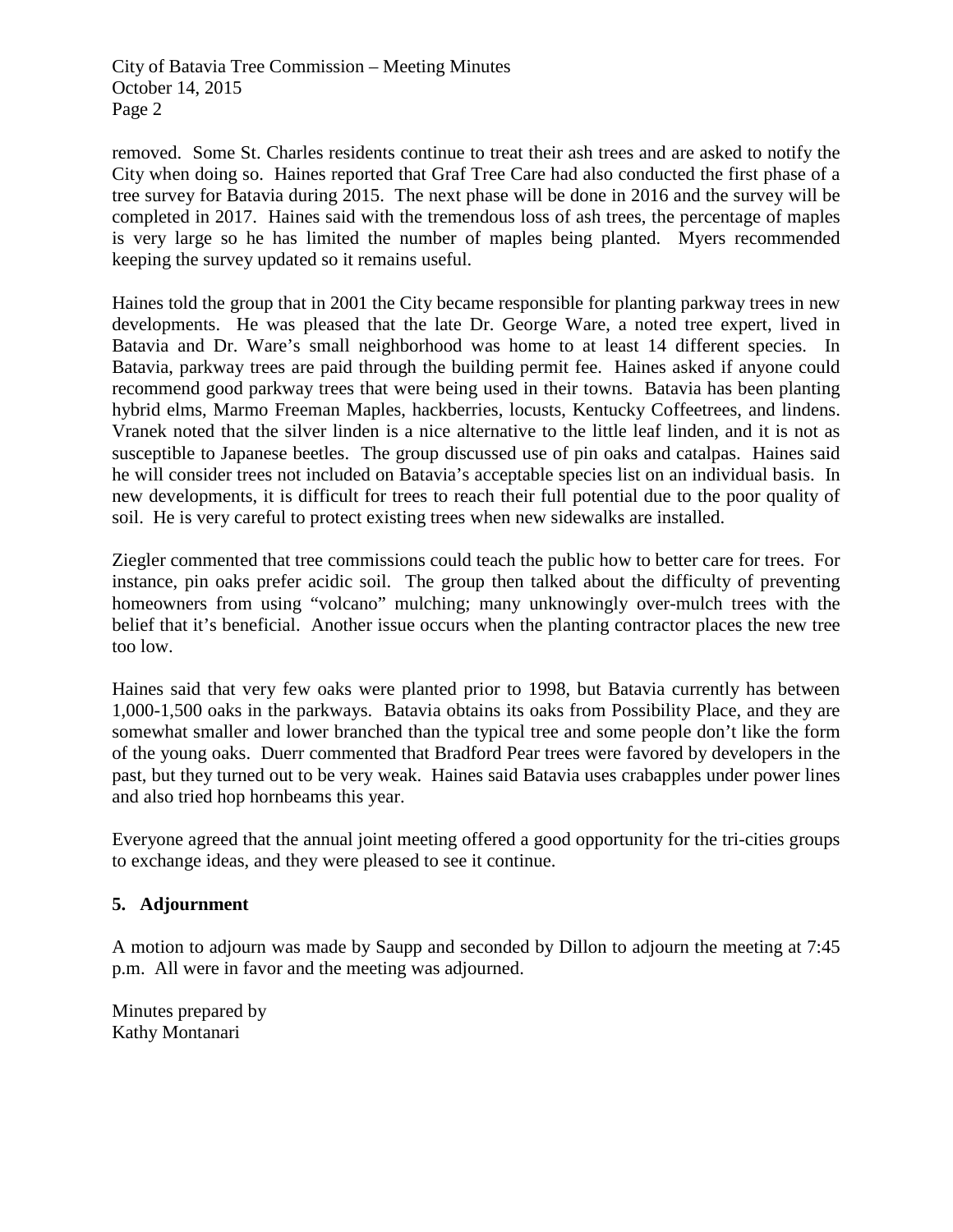# **MINUTES CITY OF ST. CHARLES TREE COMMISSION MEETING RALPH GRATHOFF, CHAIRMAN JANUARY 14, 2016**

**Members Present**: Chair. Ralph Grathoff, Valerie Blaine, Raymond Hauser, Pam Otto, Caroline Wilfong, Ron Ziegler

**Members Absent**: Jon Duerr, Suzi Myers

**Others Present**: Chris Adesso, AJ Reineking, Isabel Soderlind

#### **Visitors Present:**

#### **1. Call to Order & Pledge of Allegiance**

The meeting was convened by Chair. Grathoff at 7:05 p.m.

#### **2. Roll Call**

**3. Introductions of Visitors:** 

#### **4. Minutes Review and Approval**

A. Motion to accept and place on file the minutes of the December 10, 2015 Tree Commission meeting. Motion by Comm. Otto second by Comm. Ziegler to accept and place the minutes on file as amended.

Voice vote: unanimous; Nays – None; Absent: Comm. Duerr, Comm. Myers

- Motion carried at 7:09 p.m.

#### **5. Old Business**

#### **A. Urban Forestry Management Plan (Draft)**

After the last meeting, Comm. Blaine's edits were incorporated in to the draft of the Urban Forestry Management Plan (hereafter referred to UFMP) and distributed via email to all the Commissioners late in December.

At the last meeting, Comm. Blaine recommended the City make some additional edits to the document so the document flowed more smoothly from general public information to the more technical/procedural information. Mr. Reineking stated that he incorporated some of these types of edits to the current draft. Comm. Blaine stated she read the UFMP draft and it was a good solid document.

Mr. Reineking requested that all the commissioners respond to him directly with any edits or comments via email by the first week of February. Once the document is finalized and approved by the Commissioners, he will take the draft to the Government Service Committee meeting for approval. He will include the Executive Summary, the UFMP draft and pictures of trees. He will present the item at one of Government Service Committee meetings in the near future.

#### **B. Reorganization of the Tree Commission into a Natural Resources Committee**

At the last meeting, the Tree Commission agreed to present the concept of renaming and transitioning this committee to a Natural Resources Committee to the Council members at the January Government Services Committee (GSC) meeting. Chris Adesso mentioned that there were several long presentations already on the agenda for the January meeting; therefore, this item was moved to the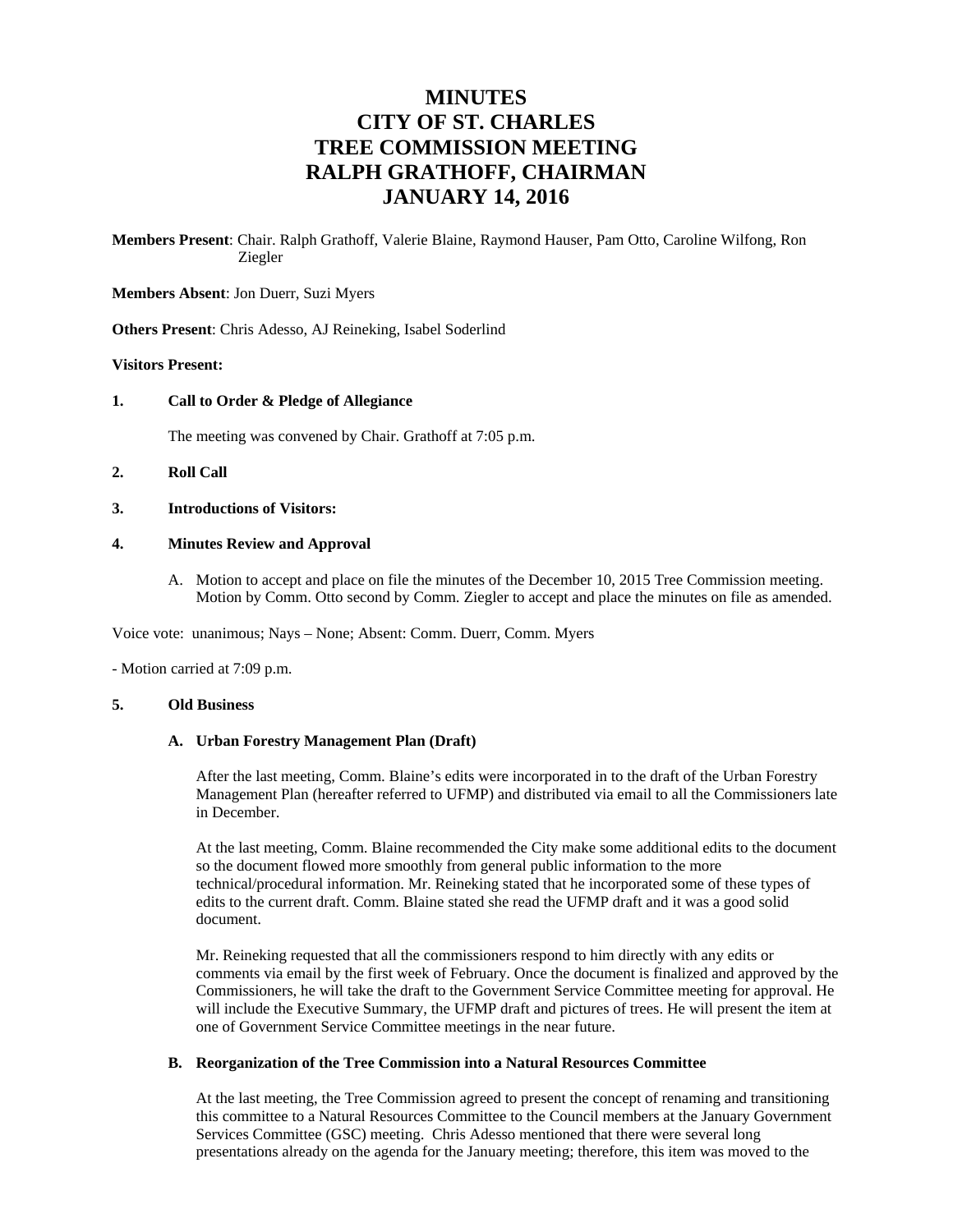February 22 meeting agenda. He felt it was best to wait so this item could be discussed allowing sufficient time for Council members to express their thoughts and feedback on the idea. He mentioned if there was anything the Commissioners would like him to include in the presentation please contact him or Isabel Soderlind.

Comm. Otto shared some information regarding the Environmental Commission in Glen Ellyn with the Committee. The Glen Ellyn Environmental Commission is comprised of a (10) person commission with (3) liaisons.

There are:

- $\geq 9$  commissioners +1 high school representative
- $\geq 1$  staff liaison
- $\geq 1$  village board commissioner liaison,
- $\geq 1$  park district liaison

This commission meets 10 times per year and their meetings run for approximately 2 hours. This group is divided into four subcommittees:

- $\triangleright$  Recycling: Their focus has been making recycling a requirement/option for downtown businesses; the city does not have any requirements for them at this time.
- $\triangleright$  Health, Wellness and Transportation: Their focus has been bike front, trail connections, bike lanes, promotion of public transportation, etc.
- $\triangleright$  Sustainable Landscaping: Their focus is native and perennial plants, rain barrels/gardens, permeable surfaces, lawn care issues, composting, etc.
- $\triangleright$  Arts and Outreach: They have various initiatives and incorporate businesses to promote these efforts. This year it was "Green Space" where local businesses decorated their storefronts with environmental messages and/or displays during a set month out of the year. Last year the focus was bicycle transportation; they requested businesses to decorate and display bicycles during the promotion of this initiative.

The Village is currently:

- $\triangleright$  Replacing light fixtures with LEDs with a shielded top to direct light downward and out.
- $\triangleright$  Working with the current waste hauler on a curbside composting pilot program.
- $\triangleright$  Electrical aggregate system to secure clean, sustainable energy.

Comm. Otto's contact mentioned there are several people available on the committee that could assist in providing direction and ideas for this Commission if it is determined to move forward on this initiative.

In addition, Comm. Otto mentioned Andrew Van Gorp, founder of Sustain DuPage, will be holding its First Annual DuPage County Environmental Commission and Committee Symposium. The Environmental Summit is being held on March 12, at 10:00 a.m., broadcasted live on YouTube. There will be 16 Environmental Commissions in attendance. Each Commission will be giving five minute presentations on the following:

- What are the successes of your commission/committee?
- $\triangleright$  What are the challenges of your commission/committee?
- $\triangleright$  Five years from now, what do you hope to have accomplished?

The invitation is being sent to Comm. Otto and the founder is encouraging people to form YouTube viewing parties. If anyone is interested in viewing the symposium, Comm. Otto can schedule a room at Hickory Knolls.

There is also another summit/conference titled "Making Conservation Meaningful Where You Live", being held on Thursday, January 21, from 8:30 a.m. to noon at the NIU Naperville Campus. Registration can be done online.

Comm. Blaine also mentioned that there are other local resources that could guide this Committee, during the transition, some of which can also include wildlife committees.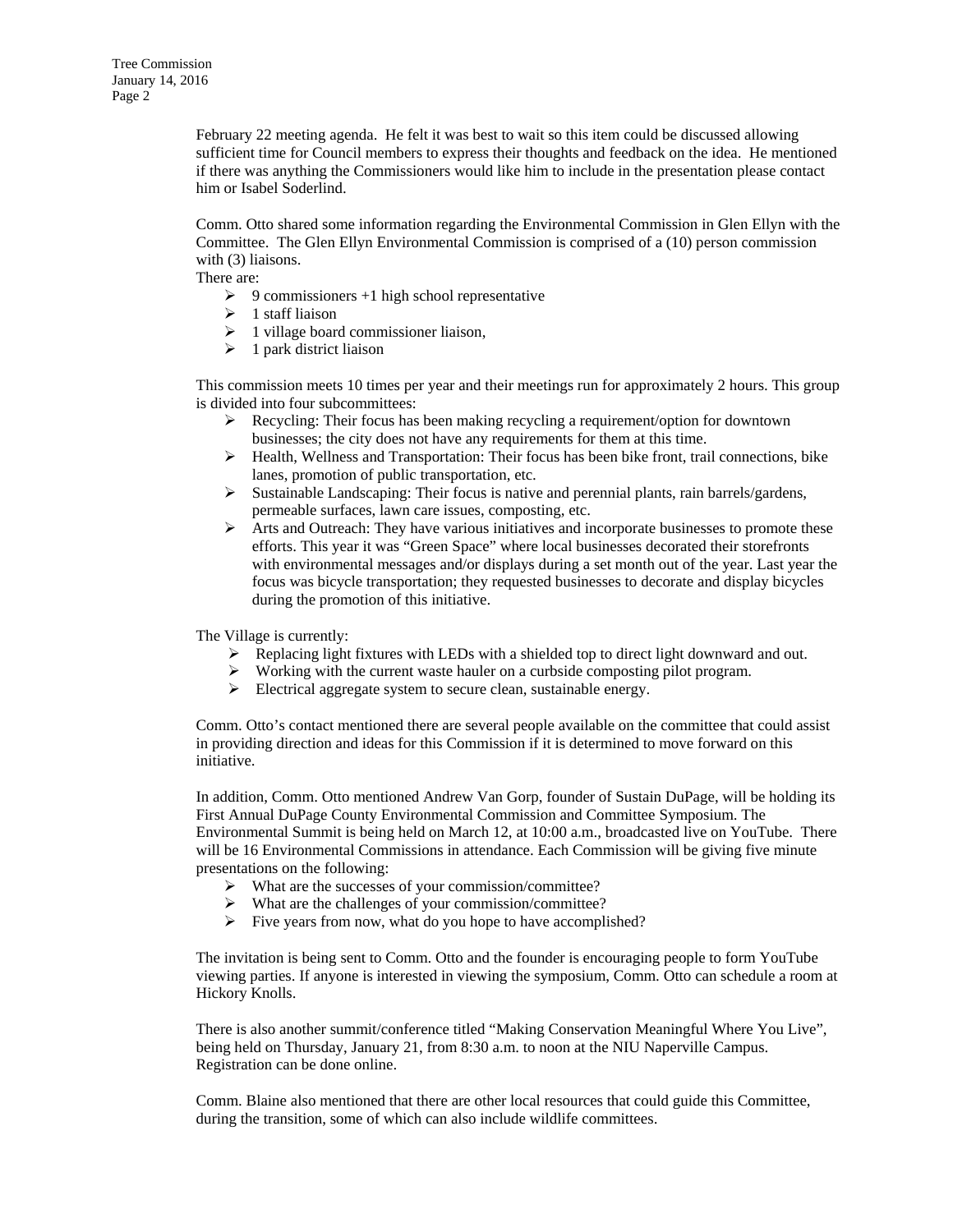Tree Commission January 14, 2016 Page 3

#### **6. New Business**

### **A. News and Concerns from Public Works**

### **B. Tree Trimming and Removal Update**:

AJ Reineking mentioned that a number of trees were trimmed in the month of December due to the mild weather. It has been a productive month for the Public Services Arbor Team. Even a Kentucky Coffeetree was planted at the WW Plant.

### **C. Fall/Spring Planting Update**: Fall planting was completed and the staff is currently working on the spring planting list.

**D. Other:** None

### **7. Committee Reports**

- **A. Education Committee:** None
- **B. Publicity Committee:** None
- **C. Arbor Day:**

The Committee reviewed the 2016 Arbor Day Checklist:

| <b>Item To Accomplish</b>                                             | <b>Delegated To</b>                       | <b>Completed</b> | <b>Comments/Notes</b>                                                                                                         |
|-----------------------------------------------------------------------|-------------------------------------------|------------------|-------------------------------------------------------------------------------------------------------------------------------|
| Reserve Lincoln Park                                                  | Ms. Soderlind                             |                  |                                                                                                                               |
| Renting of the Tent                                                   | Ms. Soderlind                             |                  |                                                                                                                               |
| Presentation of Colors:                                               | Comm. Wilfong                             |                  | Contact Cub Scout Pack 113,<br>Lincoln School                                                                                 |
| <b>Contact Midwest Ground</b><br>Covers for donation of<br>perennials | Comm. Grathoff                            |                  |                                                                                                                               |
| <b>Contact Featured Speaker</b>                                       | N/A                                       |                  | None                                                                                                                          |
| Contact Ms. Tieche at<br>Munhall School                               | Comm. Otto                                |                  | Confirm the topic of the<br>presentation and speaker system<br>needs<br>Program ideas: Urban Forest,<br><b>Tree Diversity</b> |
| Order Speaker system                                                  | T. Bellafiore & PW                        |                  | Coordinate with Public Services                                                                                               |
|                                                                       | Staff                                     |                  | (RJ Recording)                                                                                                                |
| <b>Tree Demonstration</b>                                             | Comm. Grathoff                            |                  | <b>Contact Chris Scott</b>                                                                                                    |
| Entertainment/Music                                                   | Comm. Myers                               |                  | <b>Contact Rick Weals</b>                                                                                                     |
| Prepare Programs and<br><b>Invitations</b>                            | Ms. Soderlind                             |                  |                                                                                                                               |
| <b>Purchase Cookies</b>                                               | Ms. Soderlind                             |                  |                                                                                                                               |
| Set up of<br>Tables/Chairs/Podium                                     | T. Bellafiore & PW<br>Staff               |                  |                                                                                                                               |
| Tribute to Trees - Update<br>Website/Den Article                      | Ms. Soderlind                             |                  |                                                                                                                               |
| Interactive Children's<br>Activity                                    | Comm. Otto<br>Comm. Blaine<br>Comm. Myers |                  |                                                                                                                               |

Arbor Day is scheduled for 4:00 p.m., Friday, April 29, 2016. Lincoln Park will be reserved from 2:00 to 6:00 PM.